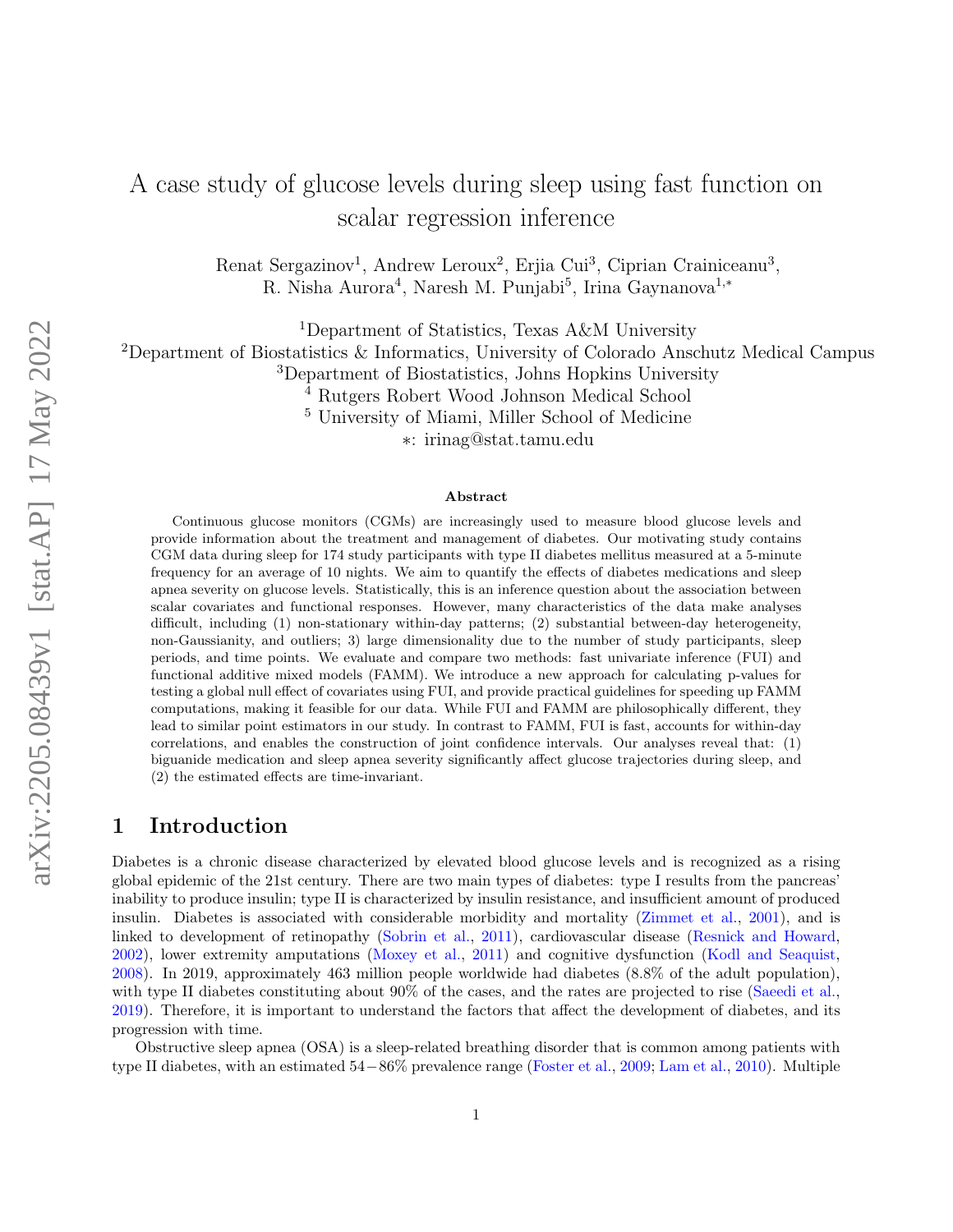studies have reported associations between OSA, insulin resistance, and glucose intolerance [\(Punjabi et al.,](#page-11-5) [2002;](#page-11-5) [Lindberg et al.,](#page-11-6) [2012\)](#page-11-6). Despite this, the explicit effects of OSA severity on the glucose control of patients with type II diabetes are not well-understood.

Traditionally, glucose control is quantified by Hemoglobin A1c  $(HbA_{1c})$ , which is a measure of the longterm average glucose levels. However, the glucose profiles are highly non-linear and non-stationary, being sensitive to various environmental factors including quantity and type of meals, medications, physical activity, and stress levels. As  $HbA_{1c}$  does not capture the within-night variability of glucose profiles, it cannot capture short term and dynamic associations between exposures, such as OSA severity, and blood glucose during sleep.

Continuous glucose monitors (CGMs) are small wearable medical devices that record the blood glucose levels at regular intervals throughout the day, with a typical interval being 5 minutes. Unlike  $HbA_{1c}$ , CGM provide detailed quantification of blood glucose levels during the entire 24-hour period, and thus play an increasing role in clinical practice and disease management [\(Rodbard,](#page-12-3) [2016\)](#page-12-3).

In this work, we aim to quantify the effects of OSA severity and medications on glucose control by analyzing CGM profiles of patients with type II diabetes from the HYPNOS study [\(Rooney et al.,](#page-12-4) [2021\)](#page-12-4). A unique characteristic of the study is the availability of concurrent data from CGM and wearable actigraphy devices. For the purpose of this study, actigraphy was used to estimate the sleep periods. Figure [1](#page-3-0) provides examples of profiles for three study participants during their estimated sleep periods. Time zero indicates estimated sleep onset time, and time on the x-axis is the time from the sleep onset. Focusing on sleep periods is important as: (1) OSA occurs during sleep; (2) sleep periods are less affected by confounding factors such as food intake or physical activity. However, when, what and how much the person ate before going to sleep is likely to affect both the blood glucose level at the beginning and its dynamics during the sleep period. A subset of these data was previously analyzed in [Gaynanova et al.](#page-11-7) [\(2022\)](#page-11-7). However this prior analysis focused on modeling variability using functional PCA and did not specifically investigate the potentially time-varying fixed effects of covariates, such as OSA severity or diabetes medications, on glucose profiles.

It is common practice to extract summary measures (e.g., mean, standard deviation, coefficient of variation) from CGM data and use these summaries in subsequent analyses [\(Rodbard,](#page-12-3) [2016;](#page-12-3) [Broll et al.,](#page-10-0) [2021\)](#page-10-0). For example, prior study of the HYPNOS data [\(Aurora et al.,](#page-10-1) [2022\)](#page-10-1) has used average glucose values over each sleep period and a linear mixed model to account for the multiple days of monitoring. Such approaches are easy to interpret as they use standard, well-known statistical models. The main disadvantage is that substantial information may be lost while compressing the CGM trajectory into a single number. Data compression may also make it impossible to test certain hypotheses of interest, e.g. one cannot ask or answer whether the effects of covariates are time-varying.

In this paper we focus on modeling the complete measured glucose profile as a functional response. We are interested in how these profiles are associated with OSA severity and medication. The methodology used for analysis is in the general area of multilevel function-on-scalar regression [\(Bigelow and Dunson,](#page-10-2) [2009;](#page-10-2) [Di et al.,](#page-11-8) [2009;](#page-11-8) [Goldsmith et al.,](#page-11-9) [2015;](#page-11-9) [Greven et al.,](#page-11-10) [2010;](#page-11-10) [Morris and Carroll,](#page-11-11) [2006\)](#page-11-11). While estimation in multilevel function-on-scalar regression has been well-studied, statistical inference remains an active area of research. In particular, the HYPNOS data have: (1) large dimensionality with 174 study participants, average of 10 sleep periods per participant, and 84 time points per period (5 minute intervals covering first seven hours from sleep onset); (2) highly non-stationary within-period patterns; (3) substantial between-period heterogeneity with non-Gaussianity and outliers. The main problems with existing methods for such data are: (1) computational feasibility and scalability; (2) availability of software; and (3) validity of resulting uncertainty estimates in the presence of within-curve functional correlations, outliers, and non-Gaussian errors. Our goal is to conduct inference on the HYPNOS data using computationally feasible methods that account for its multilevel functional structure and heterogeneity. We have identified only one method, the recently published Fast Univariate Inference (FUI) [\(Cui et al.,](#page-11-12) [2022\)](#page-11-12), that can be adapted to achieve all of these goals. We contrast this approach with the traditional functional additive mixed models framework (FAMM) [\(Scheipl et al.,](#page-12-5) [2015\)](#page-12-5) as implemented in refund R package [\(Goldsmith et al.,](#page-11-13) [2020\)](#page-11-13).

Our major contribution is to compare FUI and FAMM in a realistic scenario with a new data type (CGM), providing illustration on the proper use of these methods and practical guidance on their implementation.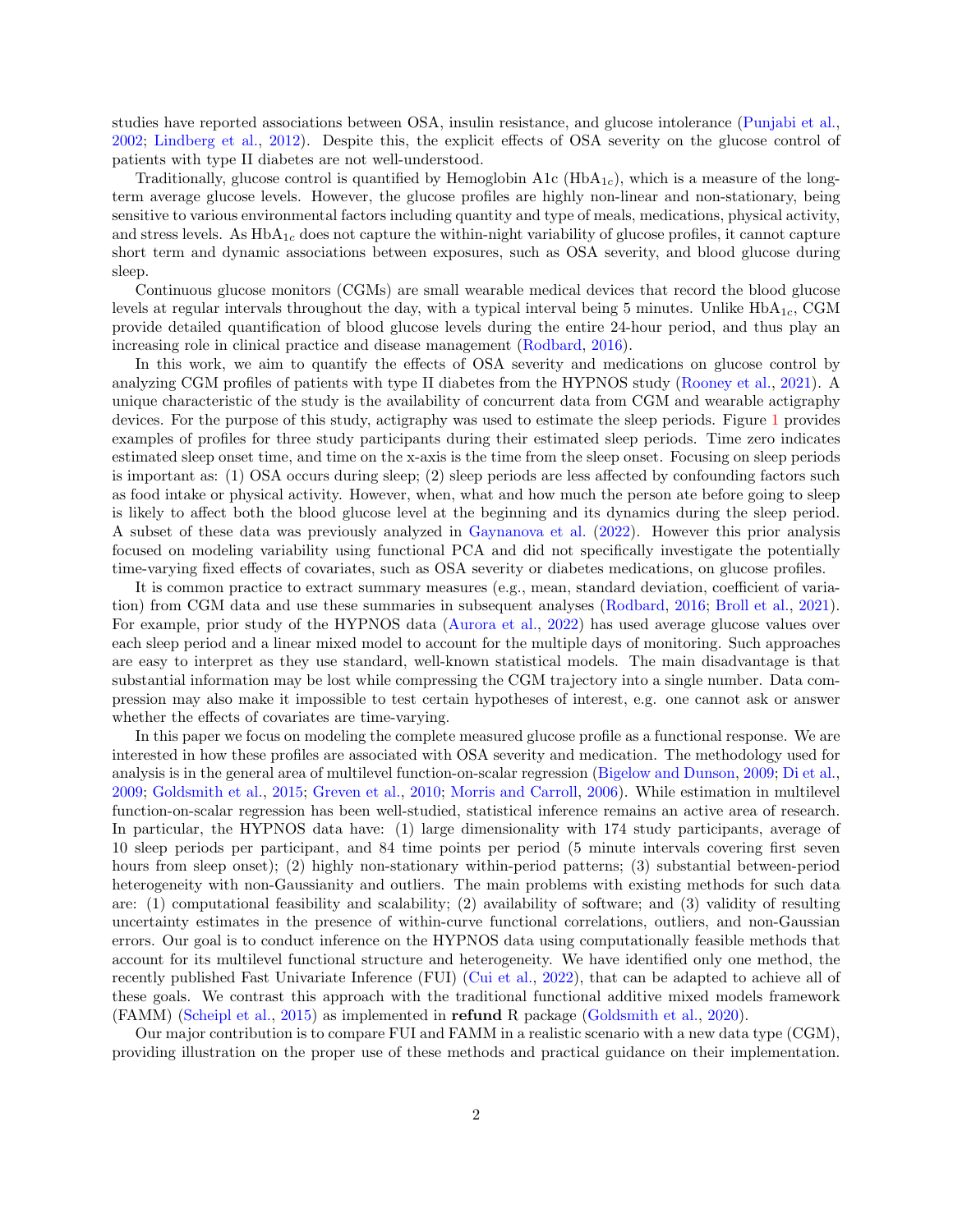We conclude that FUI is much faster than FAMM when accounting for the within-sleep period correlation structure of the data. Indeed, in our context fitting FAMM proved to be computationally prohibitive for the HYPNOS data. Moreover, even when FAMM does not account for within-sleep period correlations, the approach is very slow using default settings (over 12 hours on a standard laptop). We provide practical changes to the FAMM default settings that reduce computation time to only 7 minutes. These changes may be known to FAMM experts, but most users would be unaware of where and how to adjust these settings. Our practical guidelines can substantially improve the user experience and, ultimately, the use of FAMM in practice. We also show that despite philosophical differences between the methods, FUI (accounting for within-period correlation) and FAMM (ignoring within-period correlation) lead to similar point estimators of fixed effects. The resulting FUI joint confidence bands are based on nonparametric case boostrap, and thus, unlike FAMM, take into account within-curve functional correlations, outliers and non-Gaussian distribution of the errors. While FAMM confidence bands are slightly narrower, they are pointwise rather than joint, and could not account for within-sleep period correlations. This comparison is new and was not investigated in the original FUI paper, which did not include simulations with correlated visit-specific data. Our second contribution is to extend FUI by quantifying the level of statistical significance of observed fixed effects (p-values for testing the null hypothesis of no effect) based on FUI joint confidence bands. To the best of our knowledge, this is the first time when joint confidence intervals are used to derive p-values for testing of functional effects.

In summary, our case study illustrates how to practically address statistical challenges including: (1) characterizing the association between covariates and glucose trajectories as a function of time from sleep onset; (2) constructing confidence intervals for these effects and providing measures of statistical significance of observed effects (p-values); (3) evaluating and comparing two published analytic methods (FUI AND FAMM); and (4) providing practical conclusions and advice for the use of these methods in future studies. Such case studies are crucial to the ultimate success of functional data analyses (FDA) approaches. Indeed, despite their success in the statistical literature, FDA is rarely used in practice. Successful case studies that go beyond typical didactic examples could help improve the acceptability of FDA methods in realistic scenarios.

The rest of the paper is organized as follows. Section [2](#page-2-0) describes data collection and processing and identifies specific analytic challenges. Section [3](#page-4-0) introduces the methodological approaches used and describes the new developments that complement the published results. Section [4](#page-8-0) provides the results of the HYPNOS data set and explains their clinical implications. Section [5](#page-10-3) concludes with the discussion.

### <span id="page-2-0"></span>2 Data Description

#### 2.1 Data collection

The data analyzed in this paper was collected as part of the Hyperglycemic Profiles in Obstructive Sleep Apnea (HYPNOS) randomized clinical trial. The study population consisted of adults between 21 and 75 years old with type II diabetes and mild-to-severe OSA recruited from the community. The primary objective of the trial was to determine whether treatment with positive airway pressure (PAP) therapy is associated with improvements in glycemic measures. To investigate the effects of OSA severity and medication on the glucose control of patients with type II diabetes, we consider the data at the baseline visit (prior to randomization of study participants into control and PAP therapy groups).

The research protocol was approved by the Institutional Review Board on human research (Number: NA 00093188). A detailed description of the trial protocol and implementation can be found in [Rooney](#page-12-4) [et al.](#page-12-4) [\(2021\)](#page-12-4). Below we provide a short summary.

Study participants were screened based on the point-of-care  $HbA_{1c}$  measured with a DC Vantage Analyzer (Siemens Malvern PA), and a home sleep apnea test using Apnealink (Resmed San Diego, CA). The oxygen desaturation index (ODI) was determined using the number of times the oxyhemoglobin decreased by 4% per hour of sleep. Participants with  $HbA_{1c} \geq 6.5\%$  and  $ODI \geq 5$  events/hr were invited to enroll in the study. For each study participant, OSA severity was characterized as mild  $(5 \leq ODI < 15)$  or moderate-to-severe (ODI  $\geq$  15). Exclusion criteria included pregnancy, any prior therapy for OSA, insulin use, change in glycemic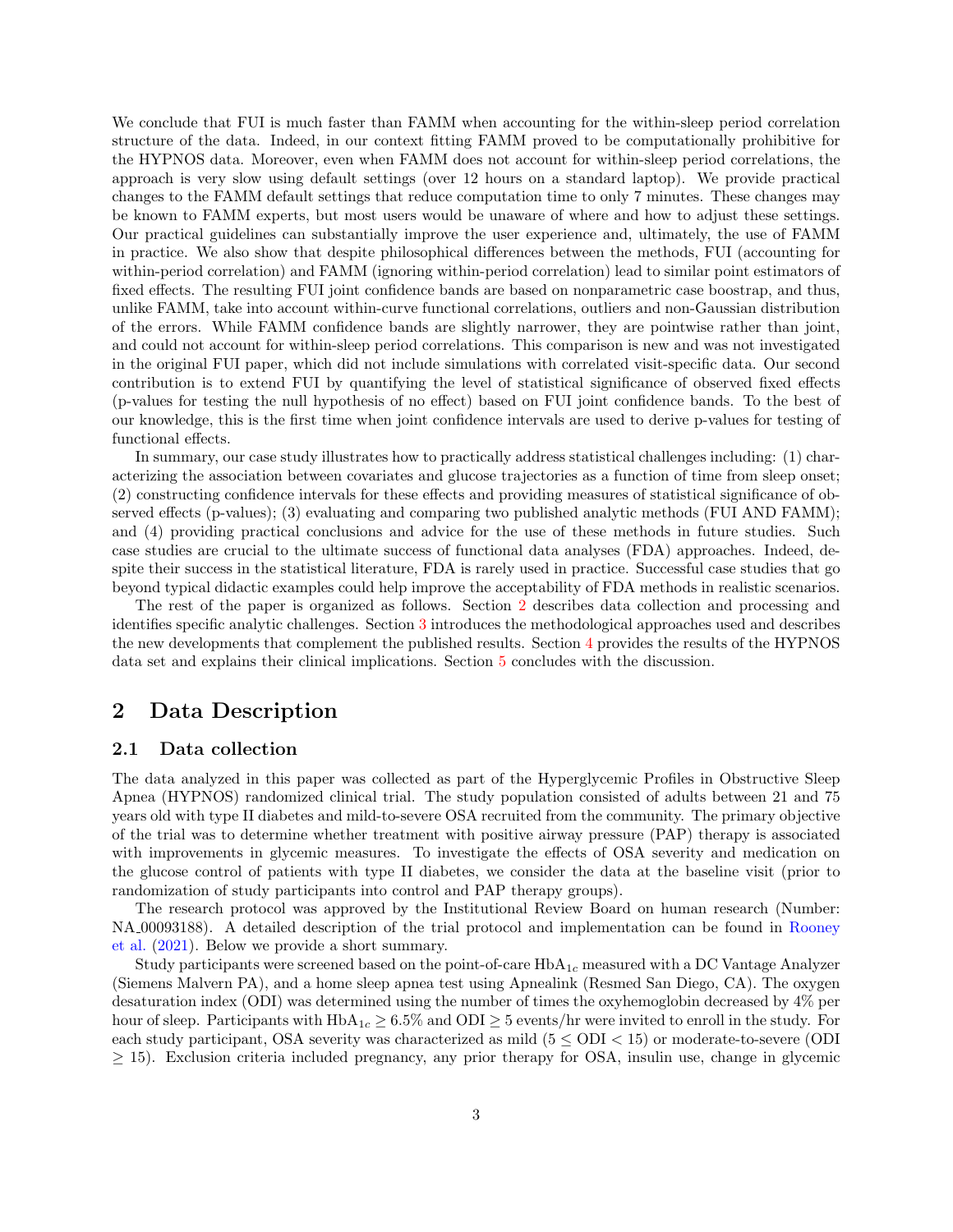<span id="page-3-0"></span>

Figure 1: Glucose trajectories during sleep for three selected subjects. The x-axis is time from estimated sleep onset, one observation every five minutes. The glucose values are measured in mg/dL.

medications in the previous six weeks, current oral steroid use, other sleep disorders, habitual sleep duration of < 6 hours/night, any unstable medical condition. Study participants completed an actigraphy study using the Actiwatch (Philips Respironics, Murraysville, PA) and continuous glucose monitoring (CGM) using the Dexcom G4 Platinum sensor, which produces one measurement every 5 minutes. The actigraph was worn on the non-dominant wrist and the Dexcom sensor was placed 6cm lateral to the umbilicus. Participants were instructed to wear both monitors for at least 7 days and provide calibration glucose data for the Dexcom sensor twice a day according to the manufacturer's instructions.

#### 2.2 Extraction of glucose curves corresponding to sleep periods

Sleep periods were estimated using the actigraphy data and the proprietary algorithm of the Phillips Actiwatch wearable device. Actigraphy-estimated sleep periods that were shorter than 5 hours were excluded from the analysis. Only participants who had at least 5 sleep periods with concurrent CGM measurements were included in our analyses. This led to 1812 actigraphy-estimated sleep periods for 174 study participants ranging from 5 to 20 sleep periods per study participant, with a median of 11 sleep periods. We focus on the first 7 hours from the estimated sleep onset (time zero), and synchronize the measurement times across participants by linearly interpolating glucose trajectories at 5 min intervals from time zero. The interpolation interval matches the frequency of CGM device, and the interpolated trajectories are visually indistinguishable from the original ones.

Figure [1](#page-3-0) displays the glucose trajectories during the first seven hours of actigraphy-estimated sleep for three study participants (selected to illustrate the variety of BG profiles observed in the data). Each black solid line corresponds to one period of actigraphy-estimated sleep and time zero corresponds to the actigraphy-estimated sleep onset. While typical glucose values range between 70 mg/dL and 120 mg/dL for people without diabetes, the spread of glucose values for patients with diabetes is much more variable, even during sleep. All three subjects in Figure [1](#page-3-0) exhibit high glucose values, with Subject 2 having the worst hyperglycemia with measurements in [120, 350] mg/dL range. Furthermore, while the glucose values are expected to decrease during sleep due to the absence of food intake, this decreasing trend is not consistently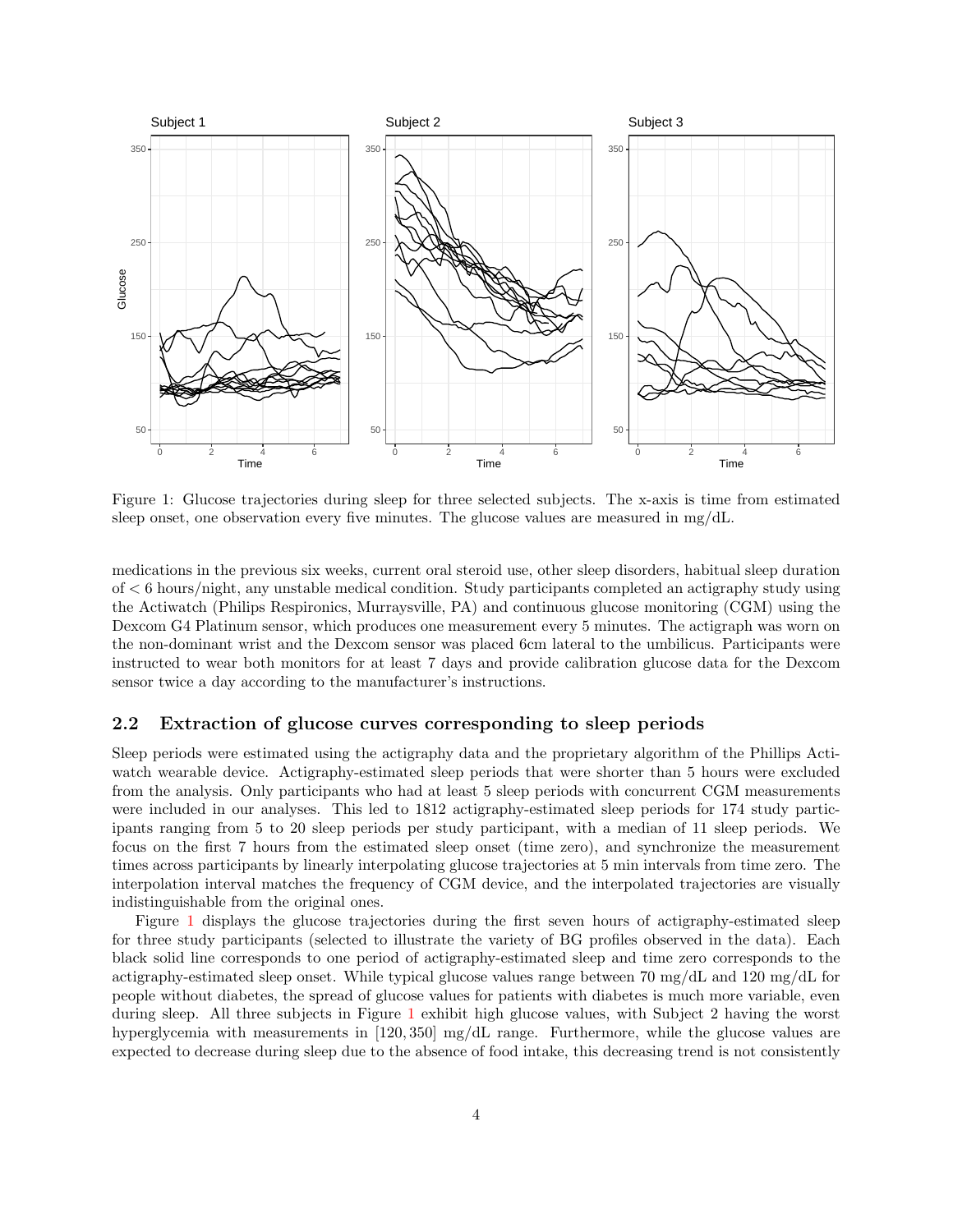observed across all subjects and sleep periods. Subject 1 has trajectories that tend to increase throughout the night, with several trajectories having peak in the middle of sleep. In contrast, all trajectories for Subject 2 are decreasing. The trajectories for Subject 3 are highly variable across nights. While most trajectories are decreasing, one trajectory starts at in-range values of 90 mg/dL, reaches hyperglycemic value of 210 mg/dL at 3 hours from sleep-onset, and goes back to in-range 100 mg/dL at 7 hours.

#### 2.3 Research questions and statistical challenges

In addition to the glucose trajectories, multiple covariates are available for each study participant: age, gender, BMI (coded as zero for for BMI < 35, and as one for BMI > 35), use of hypoglycemic medications (biguanides and sulfonylureas), point of care  $HbA_{1c}$ , and OSA severity status (mild OSA and moderateto-severe OSA). Since point of care  $HbA_{1c}$  measurements were obtained prior to device placements, we use  $HbA_{1c}$  as a baseline marker of diabetes severity.

Our primary scientific goal is to investigate the effects of OSA severity and hypoglycemic medications on glucose trajectories during sleep after accounting for baseline  $HbA_{1c}$ , age, gender and BMI. Statistically, this corresponds to an inference question about the association between fixed scalar covariates (e.g., OSA severity, medication use) and functional responses (glucose trajectory during sleep). However, this is not a standard function-on-scalar regression (terminology introduced by [Reiss et al.](#page-11-14) [\(2010\)](#page-11-14)) because the CGM exhibits: (1) highly non-stationary within-day patterns; (2) high between-day heterogeneity and substantial departures from normality of the marginal distributions; (3) multi-level structure with large number of study participants (174) and time points (84). Our methodological goal is to conduct inference on these associations using computationally feasible methods that account for the known structure of the data.

### <span id="page-4-0"></span>3 Methodology

We start by establishing the notation and model structure. Denote by  $y_{ij}(t_k)$  the glucose measurement for subject  $i = 1, \ldots, I$ , sleep period  $j = 1, \ldots, J_i$  (number of periods varies across study participants), at time  $t_k, k = 1, \ldots, K$ , from sleep onset. In this application we use an equally spaced time index for the 7 hour interval from sleep onset. The data structure is multilevel functional [\(Morris and Carroll,](#page-11-11) [2006;](#page-11-11) [Bigelow](#page-10-2) [and Dunson,](#page-10-2) [2009;](#page-10-2) [Di et al.,](#page-11-8) [2009;](#page-11-8) [Greven et al.,](#page-11-10) [2010;](#page-11-10) [Crainiceanu et al.,](#page-11-15) [2013;](#page-11-15) [Meyer et al.,](#page-11-16) [2015\)](#page-11-16) because multiple functions are observed for each study participant. Let  $\mathbf{x}_i = (x_{i1}, \ldots, x_{iR})^\top$  be the  $R \times 1$  dimensional vector of covariates for participant i and  $X = (\mathbf{x}_1, \dots, \mathbf{x}_I)^\top$  be the  $I \times R$  dimensional matrix, where each row contains the covariates for one study participant. We are interested in how these covariates affect the blood glucose trajectories from sleep onset.

To address this problem we consider the following multilevel function-on-scalar regression model

<span id="page-4-1"></span>
$$
y_{ij}(t) = \beta_0(t) + \sum_{r=1}^{R} \beta_r(t)x_{ir} + b_i(t) + \epsilon_{ij}(t) . \tag{1}
$$

Here  $\beta_0(t)$  is the global intercept and could be interpreted as the average blood glucose level at time t over study participants, i, and sleep periods, j, when covariates are equal to zero. The component  $\beta_0(t)$  +  $\sum_{r=1}^{R} \beta_r(t) x_{ir}$  is the average fixed effect at time t across visits and subjects with the covariates  $\mathbf{x}_i$ . The functions,  $\beta_r(\cdot)$  for  $r = 0, \ldots, R$ , are assumed to be continuous and smooth. The random intercept  $b_i(t)$  is the study participant specific deviation from the population mean at time t. It plays a similar role to that of random intercepts in standard linear mixed effects models. The major difference in our context is that  $b_i(\cdot)$ is multivariate and smooth. We assume that  $b_i(\cdot) \sim N(\mathbf{0}_K, \boldsymbol{\Sigma}_{b,K})$ , mutually independent, where  $\mathbf{0}_K$  is the  $K \times 1$  dimensional vector of zeros, and  $\Sigma_{b,K}$  is the  $K \times K$ -dimensional between-study-participant covariance matrix after accounting for fixed effects. We also assume that  $\epsilon_{ij}(\cdot) \sim N(\mathbf{0}_K, \Sigma_{\epsilon,K})$ , where  $\Sigma_{\epsilon,K}$  is the  $K \times K$ dimensional within-study-participant covariance matrix. Note that it would be too restrictive to assume that  $\epsilon_{ij}(t)$  are uncorrelated across t because model [\(1\)](#page-4-1) would not be generative for the type of data observed in the HYPNOS study. Indeed, such a model would just produce white noise around the study participant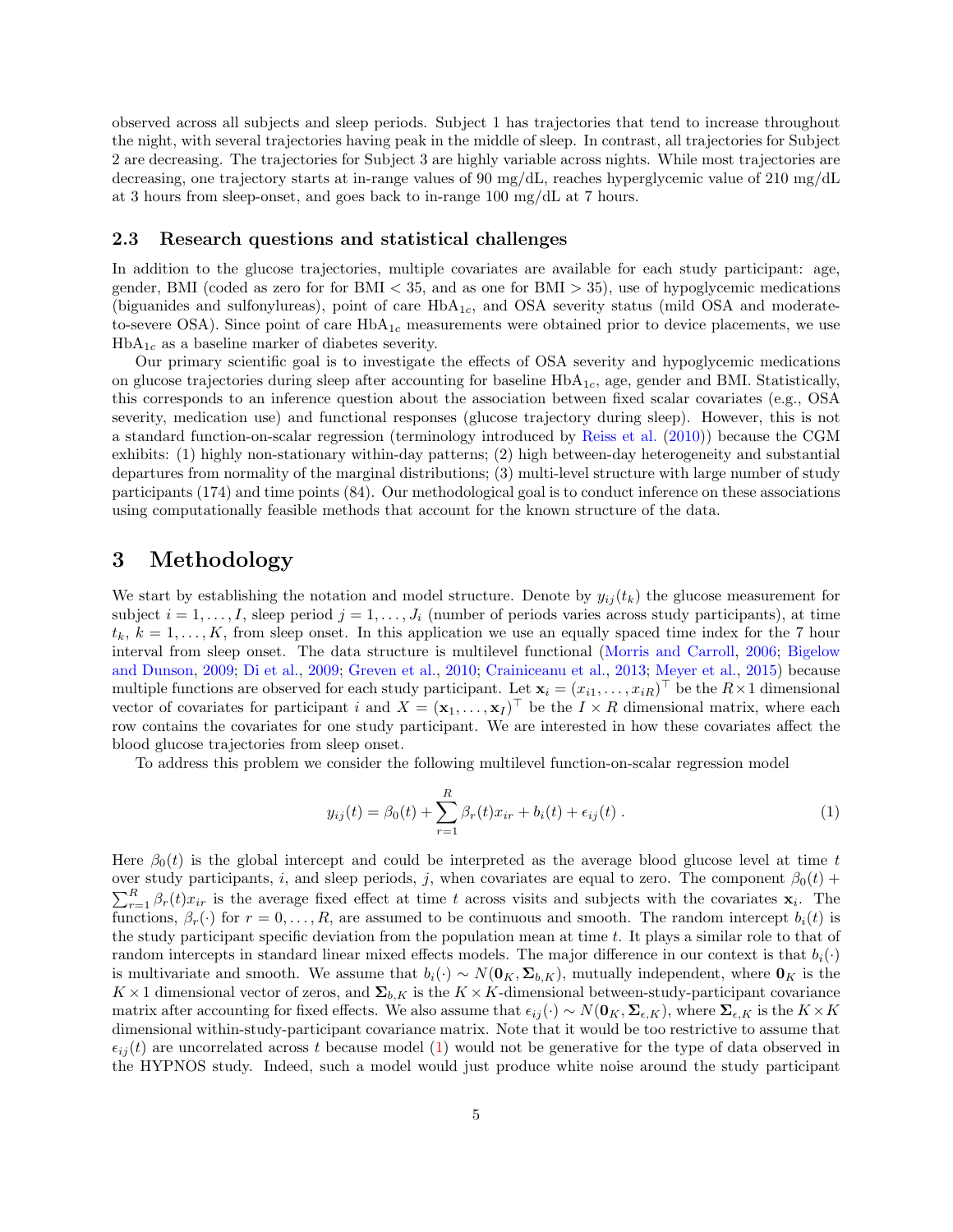specific mean. In the actual data the period-specific deviations from the study-participant-specific means are highly structured and smooth.

We consider two competing methods for estimation and inference of model [\(1\)](#page-4-1): fast univariate inference (FUI) [\(Cui et al.,](#page-11-12) [2022\)](#page-11-12) and functional additive mixed model (FAMM) [\(Scheipl et al.,](#page-12-5) [2015\)](#page-12-5). The two approaches are philosophically different. FUI fits univariate mixed models at each time point and then uses a nonparametric case bootstrap of study participants to conduct inference. FAMM builds a joint model for the fixed and random functional effects and uses mixed effects modeling for inference. Doing this raises substantial computational problems, especially when one needs to model both the study participantspecific and period-specific effects. In fact, we could not fit FAMM on our data for a model that includes the structured period-specific effects. Consequently, we fit FAMM using a simplified model, where we assume that the residuals  $\epsilon_{ij} (t)$  are independent across time. Both methods provide similar point estimators, though FUI provides slightly wider joint confidence intervals compared to pointwise intervals from FAMM. As data sets get larger, the computational advantage of FUI is likely to increase, at least given the current implementation of FAMM. While both methods are described in detail in the respective papers, for presentation completeness we provide a summary of FUI in Section [3.1](#page-5-0) and of FAMM in Section [3.2,](#page-6-0) with additional practical guidelines.

#### <span id="page-5-0"></span>3.1 Estimation and inference with FUI

FUI fits separate linear mixed models at each time point. Therefore, it does not require the independence of residuals across the time domain. To be specific, for each t from the discrete set  $\{t_1, \ldots, t_K\}$ , FUI fits a univariate mixed effects model using, for example,  $\text{Im}e4$  in the R [\(Bates et al.,](#page-10-4) [2015\)](#page-10-4). From the pointwise univariate models, we obtain estimators of the coefficient vectors  $\hat{\beta}_r = (\hat{\beta}_r(t_1), \dots, \hat{\beta}_r(t_K))$ . These coefficients can then be smoothed; see, for example, [Cui et al.](#page-11-12) [\(2022\)](#page-11-12).

To conduct fixed-effects inference, a bootstrap of study-participants is used. That is, for a bootstrap  $b =$  $1, \ldots, B$ , study participants  $\{1, \ldots, I\}$  are sampled with replacement and estimators of the effects of interest  $\{\hat{\beta}_r^{(b)}\}$  are obtained. For each effect of interest  $r=1,\ldots,R$ , we obtain the mean,  $\hat{\beta}_r$ , and covariance,  $\text{var}(\hat{\beta}_r)$ , from the B bootstrap estimators. The approach proceeds by sampling  $\hat{\beta}_r^{(n)} \sim \mathcal{N}\{\hat{\beta}_r, \text{var}(\hat{\beta}_r)\}\$ N times and calculating the distribution of the standardized maximum deviations  $u_n = \max |\hat{\beta}_r^{(n)} - \hat{\beta}_r| / \sqrt{\text{diag}(\text{var}\{\hat{\beta}_r)\}}.$ The empirical  $1 - \alpha$  quantile  $q_{1-\alpha}$  of the distribution  $\{u_1, \ldots, u_N\}$  is used to compute the joint confidence bands for the effects as  $\hat{\beta}_r \pm q_{1-\alpha}\sqrt{\text{diag}(\text{var}(\hat{\beta}_r))}$ . Simulating from the multivariate normal distribution may be difficult when the dimension of the functional domain is very large. In this situation, [Cui et al.](#page-11-12) [\(2022\)](#page-11-12) propose to use principal component decomposition of the  $B \times K$ - dimensional matrix obtained by row binding the estimators  $\{\hat{\beta}_r^{(b)}\}$ . This is not necessary in our application as the dimension of the covariance operator is  $84 \times 84$ .

FUI implicitly allows for time-dependent error curves,  $\epsilon_{ij}(\cdot)$ , because fitting is done separately at every time point. Correlation of the errors is accounted for when calculating the confidence intervals based on the bootstrap of study participants. This is a simple but highly effective work-around for direct modeling of highly complex covariance structures. It does not impact the pointwise confidence intervals but provides a way of calculating pointwise and joint confidence intervals. In turn, joint confidence intervals can be used for global testing of parameter coefficients that account for complex dependence structures. Moreover, this approach allows for more flexible modeling of the covariance including latent subgroups (e.g., when certain subgroups have a different dependence structure). While FUI is a very powerful approach to inference, the original paper [\(Cui et al.,](#page-11-12) [2022\)](#page-11-12) does not provide (1) an assessment of the method in the presence of withinperiod correlations (which is the case for our HYPNOS data); (2) a one-number summary (e.g., p-value) for testing the null hypotheses about the functional effects,  $\beta_r(\cdot)$ .

#### <span id="page-5-1"></span>3.1.1 Obtaining the p-value for testing the fixed effects

FUI provides a way of constructing joint confidence intervals for  $\beta_r(\cdot)$  at any level  $\alpha$ . However, it does not provide a one-number summary (e.g., p-value) for testing the null hypothesis about the functional effects.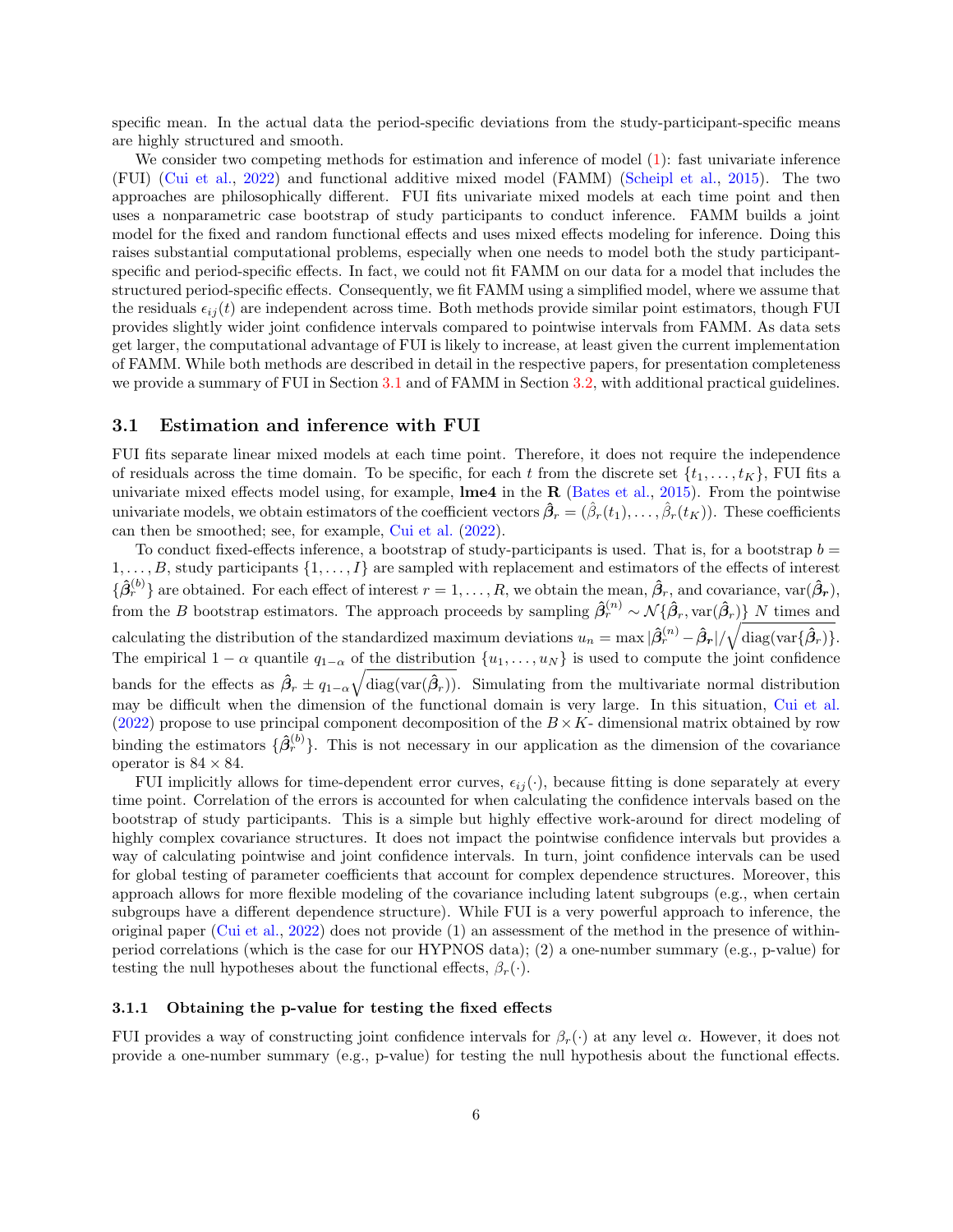Specifically, we are interested in testing:

$$
H_0: \ \beta_r(t) = 0 \ \text{ for every } t \in S ,
$$
  

$$
H_A: \ \beta_r(t) \neq 0 \ \text{ for at least one } t \in S .
$$

Here S is any subset of the domain of the function  $\beta_r(\cdot)$ . In our example  $S \subset [0,7]$ , because we consider the first 7 hours from sleep onset. It is typical to use the whole interval, i.e.  $S = [0, 7]$ , but any other subset of [0,7] could be considered. A level  $\alpha$  test rejects the null hypothesis if there exists at least one  $t \in S$  for which the  $1 - \alpha$  joint confidence interval around  $\beta_r(t)$  does not contain zero.

We propose to calculate the p-value for this test as the smallest level  $\alpha$  for which at least one of the confidence intervals around  $\beta_r(t)$  for  $t \in S$  does not contain zero. This approach is provided for testing equality with zero. However, the approach can easily be extended to testing any null hypothesis of the type

$$
H_0: \beta_r(t) = \beta_{0r}(t) \text{ for every } t \in S
$$

using exactly the same computation, where the function  $\beta_{0r}(\cdot) \equiv 0$  is replaced by another function  $\beta_{0r}(\cdot)$ . An advantage of having the p-value is that it provides an interpretable, quick summary of the evidence against the null hypothesis which complements the visual inspections of joint confidence intervals. Throughout this paper we are using these newly proposed p-values. To the best of our knowledge, this is the first time a p-value based on joint confidence intervals for a functional coefficient is proposed.

#### <span id="page-6-0"></span>3.2 Estimation and inference with FAMM

The functional additive mixed model (FAMM) expands each of the  $r = 0, \ldots, R$  fixed effect coefficient functions,  $\beta_r(\cdot)$ , in model [\(1\)](#page-4-1) using a spline basis  $\beta_r(t) = \sum_{j=1}^S c_{rj} f_j(t)$ . The type and number of basis functions is kept the same for all fixed effects, except for the intercept term, which uses a larger number of basis functions. This is the strategy advocated by [Ruppert et al.](#page-12-6) [\(2003\)](#page-12-6). A quadratic penalty is imposed to smooth the spline coefficients, and the approach allows the use of different penalties for each fixed effect coefficient.

For the subject-specific random intercept  $b_i(\cdot)$  and period-specific time-dependent  $\epsilon_{ij}(\cdot)$ , FAMM uses the tensor-product expansion, more details for which are provided in [Scheipl et al.](#page-12-5) [\(2015\)](#page-12-5) and [Wood](#page-12-7) [\(2017\)](#page-12-7). The tensor-product uses a Kronecker product to cross the bases for the random and time-dependent components. This tensor-product approach, however, creates a significant computational bottleneck as the total number of basis functions is a product between the number of participants, the number of visits, and the number of the basis functions for the time component. Indeed, with 10 basis functions for the time component and 174 participants, the basis for the random effects consists of 1, 740 functions. If we include the period-specific time-dependent noise, with 1, 812 visits, we end up with a basis of 18, 120 functions for the noise term.

For these reasons, it is impossible to fit the full model [\(1\)](#page-4-1) using FAMM on our data set. Instead, we will fit FAMM on a model that assumes that the residuals,  $\epsilon_{ij}(\cdot)$ , are independent across time. This model ignores the strong within-sleep period structure of the data (see Figure [1\)](#page-3-0), but it is the only FAMM model we could fit on our data.

The confidence intervals produced by FAMM are pointwise based on Bayesian credible intervals [\(Scheipl](#page-12-5) [et al.,](#page-12-5) [2015;](#page-12-5) [Wood,](#page-12-7) [2017\)](#page-12-7). To produce joint confidence intervals that account for within-sleep period structure, one could theoretically run a case bootstrap similar to the one used for FUI. However, FAMM is already quite slow and re-fitting it multiple times would be computationally prohibitive.

#### <span id="page-6-1"></span>3.2.1 Fitting FAMM in R

To fit FAMM, we use the pffr function in the R package refund [\(Goldsmith et al.,](#page-11-13) [2020\)](#page-11-13). The underlying model uses the generalized additive model (GAM) implemented in the package **mgcv** [\(Wood,](#page-12-8) [2011\)](#page-12-8). The FAMM model [\(1\)](#page-4-1) that accounts for within-sleep period correlations has the following syntax: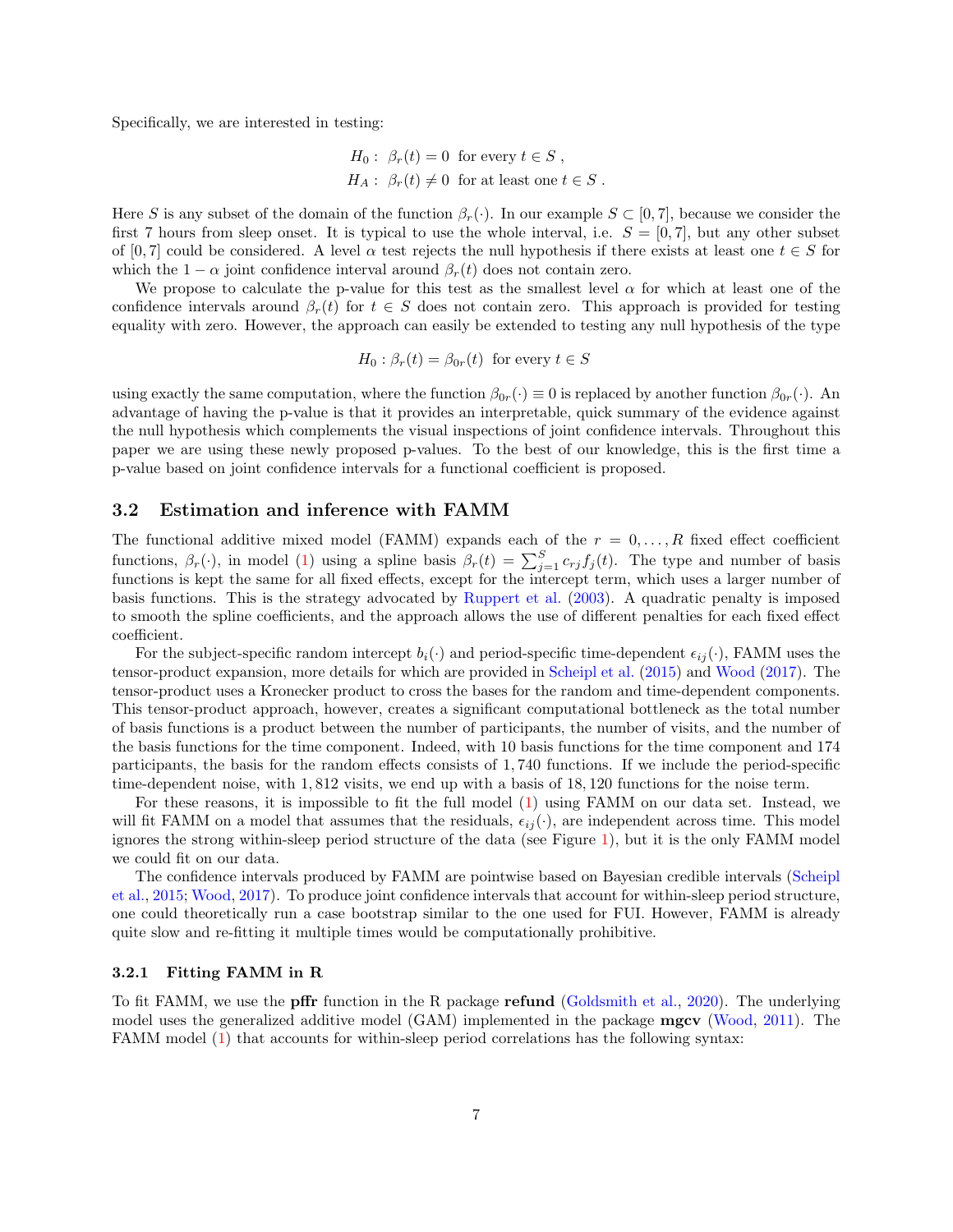```
fit.slow = pffr(y \tilde{\ } age + sex + biguanide + sulfonylurea +
         hba1c + bmi + osa + s(id, bs="re")
         + s(idperiod, bs="re"),
         data = CGMdata, algorithm = "gamma", method = "REML",bs.yindex = list(bs = "ps", k = 10, m = c(2, 1)),
         bs.int = list(bs = "ps", k = 30, m = c(2, 1)))
```
The CGMdata is a data frame with 1, 812 rows corresponding to individual sleep periods. The columns contain values of 7 fixed covariates (age, sex, biguanide, sulfonylurea, hba1c, bmi, osa), indicator of study participant (id with 174 levels), indicator of sleep period (idperiod with 1, 812 levels), and a vector of glucose values (y of length 84). Covariates enter the model using standard pffr syntax, with  $x_r$ specifying a linear function effect of covariate  $x_r$  that varies smoothly over time (term  $\beta_r(t)x_{ir}$  in [\(1\)](#page-4-1)). The term s(id, bs="re") incorporates the study participant-specific random intercept,  $b_i(\cdot)$ . The term s(idperiod, bs="re") incorporates the period-specific random effect. The parameters for the type and number of basis functions are specified in the bs.yindex for the covariates and bs.int for the global intercept term. For all covariates we used P-splines ( $bs = "ps"$ ) with 10 knots ( $k=10$ ) and second order basis function with first-order difference penalty  $(m=c(2,1))$ . For the intercept we used P-splines (bs="ps") with 30 knots  $(k=30)$  and second order basis function with first-order difference penalty  $(m=c(2,1))$ . A summary of the resulting fit can be obtained by running summary(fit.pffr.slow). For other basis options, see [Wood](#page-12-7) [\(2017\)](#page-12-7).

Unfortunately, fitting this model proved to be computationally infeasible on the HYPNOS data. The high computational cost can be attributed to three factors: (i) modeling of sleep period-specific effects via s(idperiod,bs="re"); (ii) use of default algorithm = "gam" with 174 levels in s(id,bs="re"); (iii) presence of continuous covariates (age,  $HbA_{1c}$ ). To circumvent these difficulties, we: (i) fit a model without the sleep period-specific effects, that is delete the term s(idperiod,bs="re"); (ii) change algorithm = "gam" to algorithm = "bam" (which is recommended for larger data sets) and (iii) activate the option discrete=TRUE in bam (default is FALSE). All these changes proved essential to run the model, even after ignoring sleep period-specific correlations. The updated R syntax is

```
fit.fast = pffr(y \text{ }^{\sim} age + sex + biguanide + sulfonylurea +
         hba1c + bmi + osa + s(id, bs="re"),
         data = CGMdata, algorithm = "bam",
         method = "fREML", discrete = TRUE,
         bs.yindex = list(bs = "ps", k = 10, m = c(2, 1)),
         bs.int = list(bs = "ps", k = 30, m = c(2, 1)))
```
Dropping the s(idperiod, bs="re") term leads to model miss-specification. More precisely, the fit is obtained under the assumption of independence of within-sleep period deviations from the study participantspecific mean. As we will show, this does not seem to impact the point estimators, though it has an effect on the length of confidence intervals and their potentival validity in terms of coverage. Using bam instead of gam further reduces computational complexity by evaluating the basis functions on a random subset of the data and iteratively maximizing the likelihood [\(Wood et al.,](#page-12-9) [2015\)](#page-12-9). Setting discrete = TRUE in bam allows to discretize continuous covariates and reduce the computational complexity by reducing the memory load [\(Wood et al.,](#page-12-10) [2017\)](#page-12-10). Neither the original FAMM model (that incorporated sleep period-specific effects), nor the adjusted FAMM model (that ignored sleep period-specific effects) could be fit on our data with default algorithm settings (for both models, the computations were interrupted after 12 hours). After using the bam and discrete=TRUE options, the misspecified model that ignored sleep period-specific effects ran in 7 minutes. One could think about these details as "computational tricks". However, we posit that they are important components that are highlighted by complex applications, such as ours. This is the reason why testing methods and software should be done by multiple research groups and under realistic scenarios. We posit that one of the most important contribution of our paper is to test if and how state-of-the-art methods perform in realistic scenarios.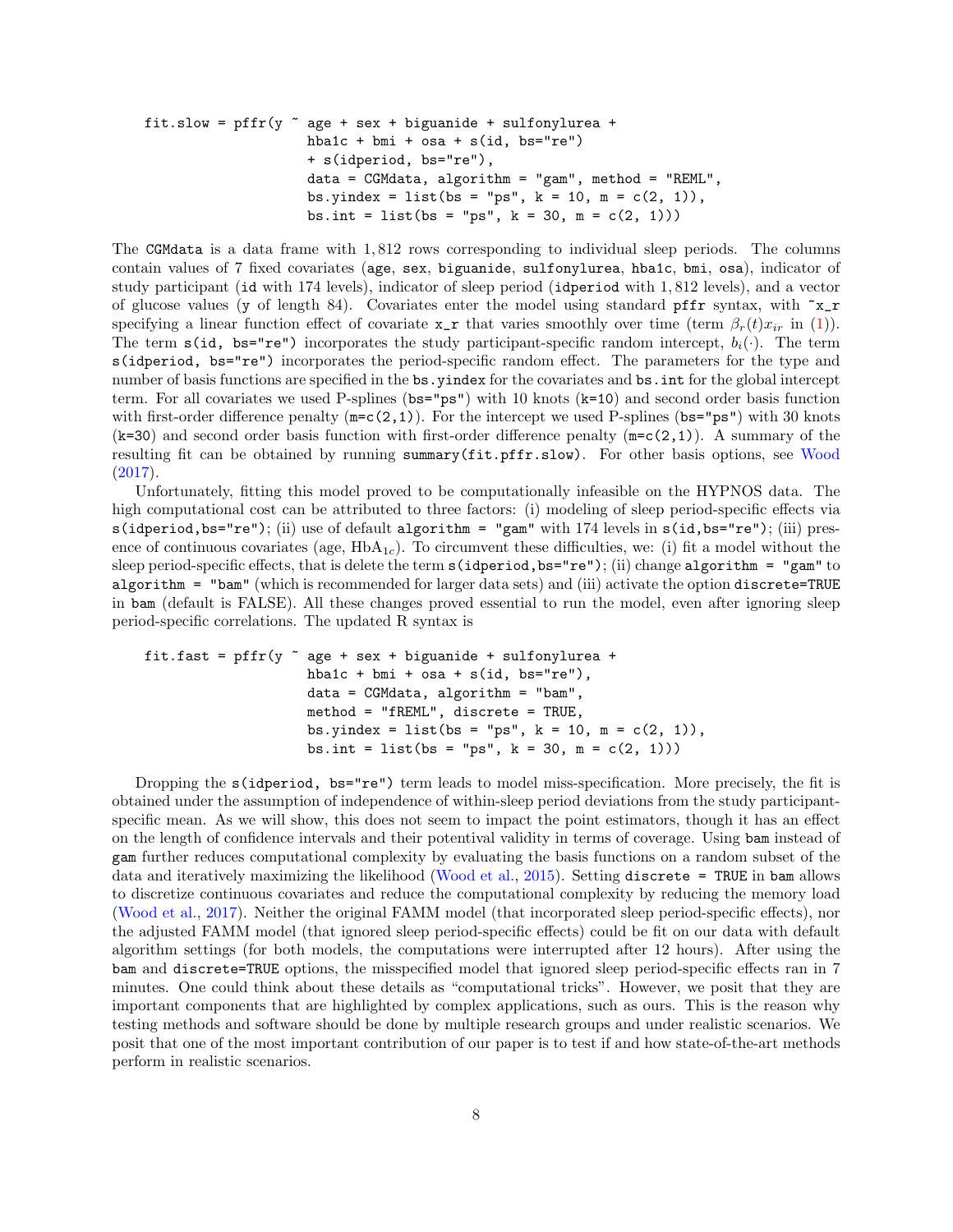<span id="page-8-1"></span>

Figure 2: Estimated coefficient functions together with the 95% confidence intervals from fast univariate inference method (FUI) and functional additive mixed model (FAMM) described in Sections [3.1](#page-5-0) and [3.2.](#page-6-0) For FAMM, the confidence intervals are pointwise. For FUI, both pointwise and joint confidence intervals are displayed, with joint intervals obtained as in Section [3.1.](#page-5-0)

## <span id="page-8-0"></span>4 Results

Our first question of interest is investigating the effects of OSA severity and hypoglycemic medications on glucose trajectories during sleep after accounting for baseline  $HbA_{1c}$ , age, gender and BMI. BMI is coded as zero for for BMI < 35, and as one for BMI > 35. OSA severity is coded as zero for mild OSA, and as one for moderate-to-severe OSA. For hypoglycemic medications, we consider the biguanide family (coded as 0 for no use, and 1 for active use), and sulfonylurea family (coded as 0 for no use, and 1 for active use). Both biguanides and sulfonylureas are families of oral drugs commonly prescribed for type II Diabetes to reduce glucose levels. Metformin is the most recognised drug in the biguanides group and is commonly used as a first-line treatment for type II diabetes. While biguanides work by suppressing the production of glucose in the liver, sulfonylureas promote the body's production of insulin. The two families of medications are not mutually exclusive. Out of 174 patients, 18 take neither type of the drug, 90 take biguanide only, 11 take sulfonylurea only, and 55 take both drugs. Sex is modeled as a binary variable with 1 corresponding to males, and 0 to females. Age and  $HbA_{1c}$  are modeled as continuous variables.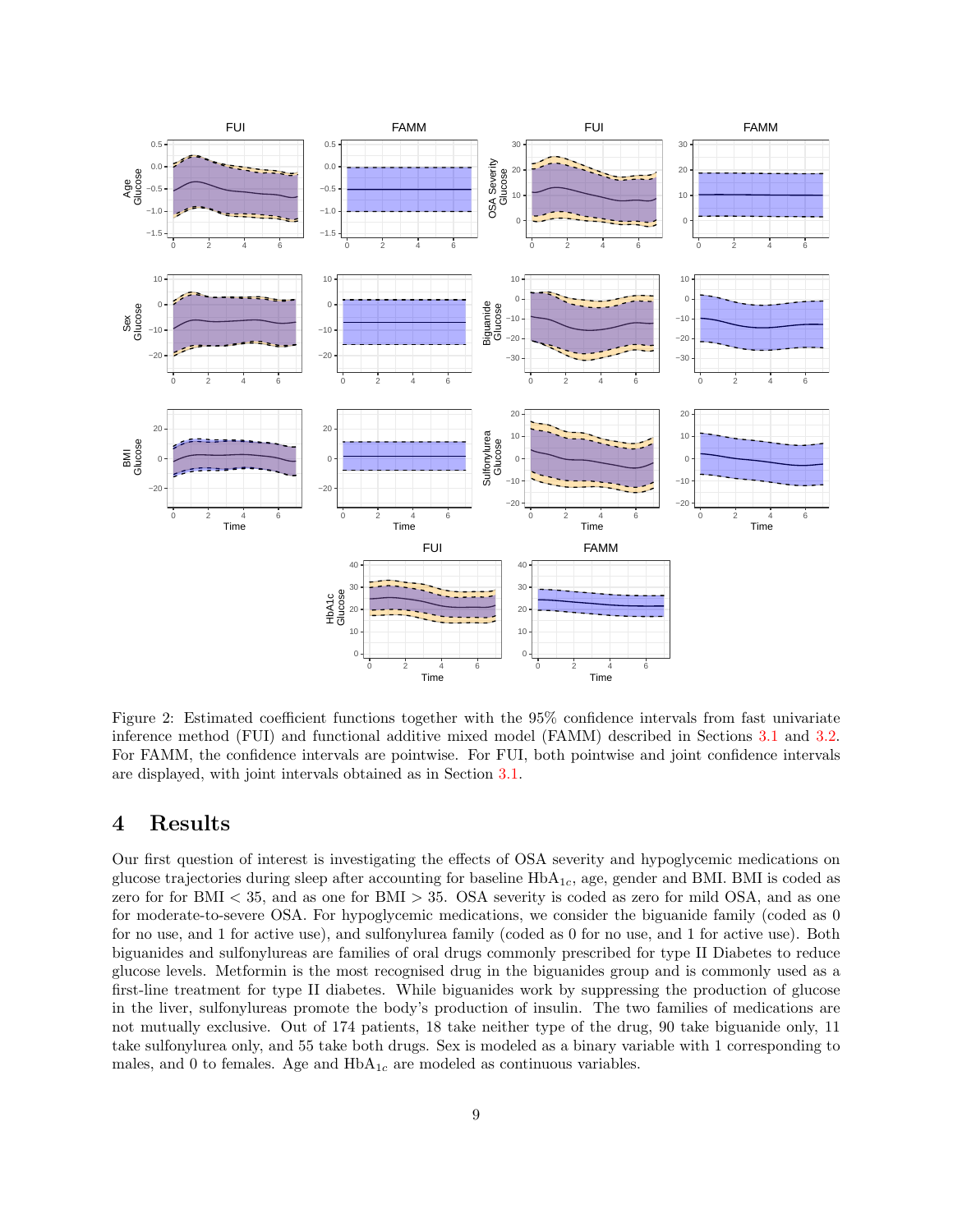| Covariates          | P-values |
|---------------------|----------|
| Age                 | 0.008    |
| Sex                 | 0.099    |
| BMI                 | 0.832    |
| <b>OSA</b> Severity | 0.026    |
| Biguanide           | 0.033    |
| Sulfonylurea        | 0.673    |
| $HbA_{1c}$          | < 0.001  |

<span id="page-9-0"></span>Table 1: P-values for each fixed effect computed using the method in Section [3.1.1](#page-5-1)

We apply both FAMM and FUI methods to conduct inference on fixed effect coefficients  $\beta_r(t)$  in model [\(1\)](#page-4-1). Figure [2](#page-8-1) displays the estimated coefficient curves,  $\hat{\beta}_r(t)$ , for each covariate, together with the corresponding 95% confidence bands. It is reassuring that the point estimators for FUI and FAMM are relatively close, though some differences can be observed. In particular, FUI estimates are, in general, more variable across time. For FAMM, we only display the pointwise confidence bands obtained under the misspecified model that does not account for the sleep period-specific correlation. For FUI, we display both the pointwise and joint confidence bands (obtained as described in Section [3.1\)](#page-5-0). FUI pointwise bands are on average 3% wider than FAMM across all covariates with the minimum of 1% (for biguanide and sulfonylurea), and the maximum of 4% (for all remaining covariates). FUI joint bands are on average 22% wider than FAMM, with the minimum of  $11\%$  (for Sex) and a maximum of  $57\%$  (for  $HbA_{1c}$ ). Somewhat surprisingly, the FUI joint band for BMI is shorter than both FUI pointwise band and FAMM joint band. We suspect that this discrepancy is due to differences in calculation of standard errors. FUI pointwise bands use standard errors from pointwise mixed models (corresponding to unsmoothed coefficients), whereas the joint bands use standard errors from bootstrap, where at each replication the coefficients are smoothed. In case the true underlying coefficient is very smooth, this can lead to smaller standard errors from bootstrap.

The p-values based on FUI joint confidence bands are provided in Table [1.](#page-9-0) To the best of our knowledge, this is the first time when such p-values are shown. We expect that they will become popular because they are intuitive. Both BMI and Sex were not significant at the level  $\alpha = 0.05$ . As expected, HbA<sub>1c</sub> is very strongly associated with the CGM curves (p-value  $0.001$ ). This makes sense, as  $HbA_{1c}$  is thought to measure an average of glucose values over the past 3 months [\(Nathan et al.,](#page-11-17) [2007\)](#page-11-17).The FUI analysis seems to indicate that this association is stronger in the first part of the sleep period, though the association is statistically significant across the entire sleep period. Results indicate that patients with higher baseline  $HbA_{1c}$  have overall higher glucose levels. While the effect of sulfonylurea medication on glucose profiles during sleep is not significant (p-value=0.673), the effect of biguanide is (p-value=0.033). Specifically, biguanide is associated with lower glucose values during sleep after accounting for  $HbA_{1c}$ . Panels labeled biguanide in Figure [2](#page-8-1) indicate that the effect is the strongest approximately 3 hours after the sleep onset. A possible explanation is that biguanide is typically taken with dinner in the evening and the effect of the drug is delayed. Age is also significant (p-value=0.008), with higher age being associated with lower glucose values. One possible explanation is that older patients may have more experience in managing their diabetes. OSA severity has a significant negative effect on blood glucose even after accounting for  $HbA_{1c}$ , with larger glucose values during sleep for patients with moderate-to-severe OSA compared to patients with mild OSA.

Overall, our empirical results highlight that FAMM and FUI methods result in similar width of the confidence bands and similar estimates of the coefficients functions with FUI providing only slightly wider joint confidence intervals. Further, we note that FUI estimates are, in general, more variable across time. Both FUI and FAMM are powerful estimation approaches that are designed to work with complex dependencies in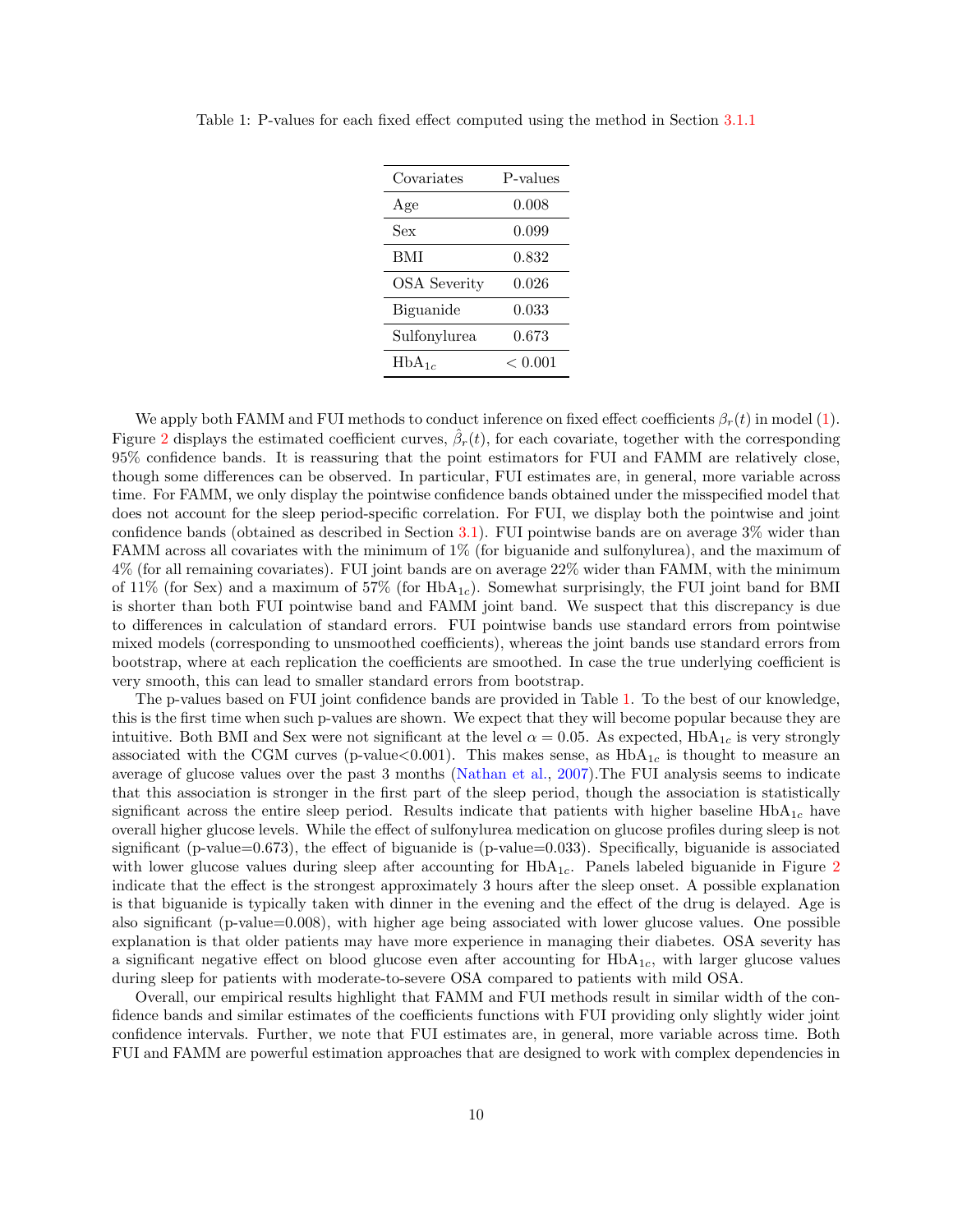the functonal data. In practice, however, fitting FAMM may be computationally challenging and may need case-by-case adjustment of the model specifications. Based on 10 runs, we report the average fitting time for both methods on Intel Core i7. FUI takes less than two seconds to fit pointwise linear mixed models on the whole data, whereas FAMM with the options selected in Section [3.2.1](#page-6-1) takes seven minutes. At the same time, without computation speed-up, FAMM takes more than 12 hours (the computations were interrupted at 12 hours). Combining FUI with case bootstrap to perform inference leads to overall computation time of two minutes with 100 bootstrap replications performed sequentially, which is still at least 3-fold less than the one time fit of FAMM.

### <span id="page-10-3"></span>5 Discussion

In this paper, we consider the problem of inference in multilevel function-on-scalar regression framework using two distinct methodologies, FAMM and FUI, in the context of glucose trajectories measured by CGM during sleep. Our results indicate that the glucose levels during sleep are significantly higher in patients with moderate-to-severe OSA compared to patients with mild OSA. Since heightened glucose levels in type II diabetes are associated with major adverse health effects, our findings suggest that OSA treatment options may need to be considered as part of overall diabetes management plan in addition to traditional diet and exercise interventions. We have also found significant effects of participants' age, baseline diabetes severity as measured by  $HbA_{1c}$ , and biguanide medication.

In terms of methods comparison, we found that FUI outperforms FAMM in terms of the fitting time and allows changes in model complexity without large losses in computational time. Indeed, fitting the full model [\(1\)](#page-4-1) with FAMM is computationally prohibitive on our data without further methodological developments. When fitting the simplified FAMM model, FUI and FAMM provide similar estimates of the fixed effects. However, the FUI confidence bands are slightly wider as they are joint and account for within-period correlations, whereas the FAMM confidence bands are pointwise and are based on a misspecified model. We also provide an important improvement for FUI: computation of p-values for testing the joint fixed effects using joint confidence intervals at different  $\alpha$  levels. As the proposed p-values are intuitive we expect that they will become popular in quantifying the significance of functional fixed effects in other applications.

There are multiple opportunities for further methodological and scientific research. First, the joint inference across the time domain is a unique feature of FUI, which FAMM currently does not support. To perform joint inference, FUI relies on the bootstrap of the study participants, which is computationally efficient given its low model fitting cost. In contrast, fitting FAMM, even for a misspecified model, requires considerable computational resources, which reduces the appeal of the bootstrap. Second, while we focused on inference for fixed effects, subject-specific inference could be of substantial interest in the context of personalized assessment of glucose control during sleep. The main difficulties for subject-specific inference are: (1) substantial between-subject variability; and (2) small number of sleep periods per subject. Third, it may be important to monitor dynamically individual glucose trajectories and identify early unusual patterns that could be predictive of adverse health outcomes (e.g., hyper- or hypo-glycemia).

### References

- <span id="page-10-1"></span>Aurora, R. N., Gaynanova, I., Patel, P., and Punjabi, N. M. (2022). Glucose profiles in obstructive sleep apnea and type 2 diabetes mellitus. Sleep Medicine page in press.
- <span id="page-10-4"></span>Bates, D., Mächler, M., Bolker, B., and Walker, S. (2015). Fitting linear mixed-effects models using lme4. Journal of Statistical Software 67, 1–48.
- <span id="page-10-2"></span>Bigelow, J. L. and Dunson, D. B. (2009). Bayesian semiparametric joint models for functional predictors. Journal of the American Statistical Association 104, 26–36.
- <span id="page-10-0"></span>Broll, S., Urbanek, J., Buchanan, D., Chun, E., Muschelli, J., Punjabi, N. M., and Gaynanova, I. (2021). Interpreting blood glucose data with r package iglu. PloS one 16, e0248560.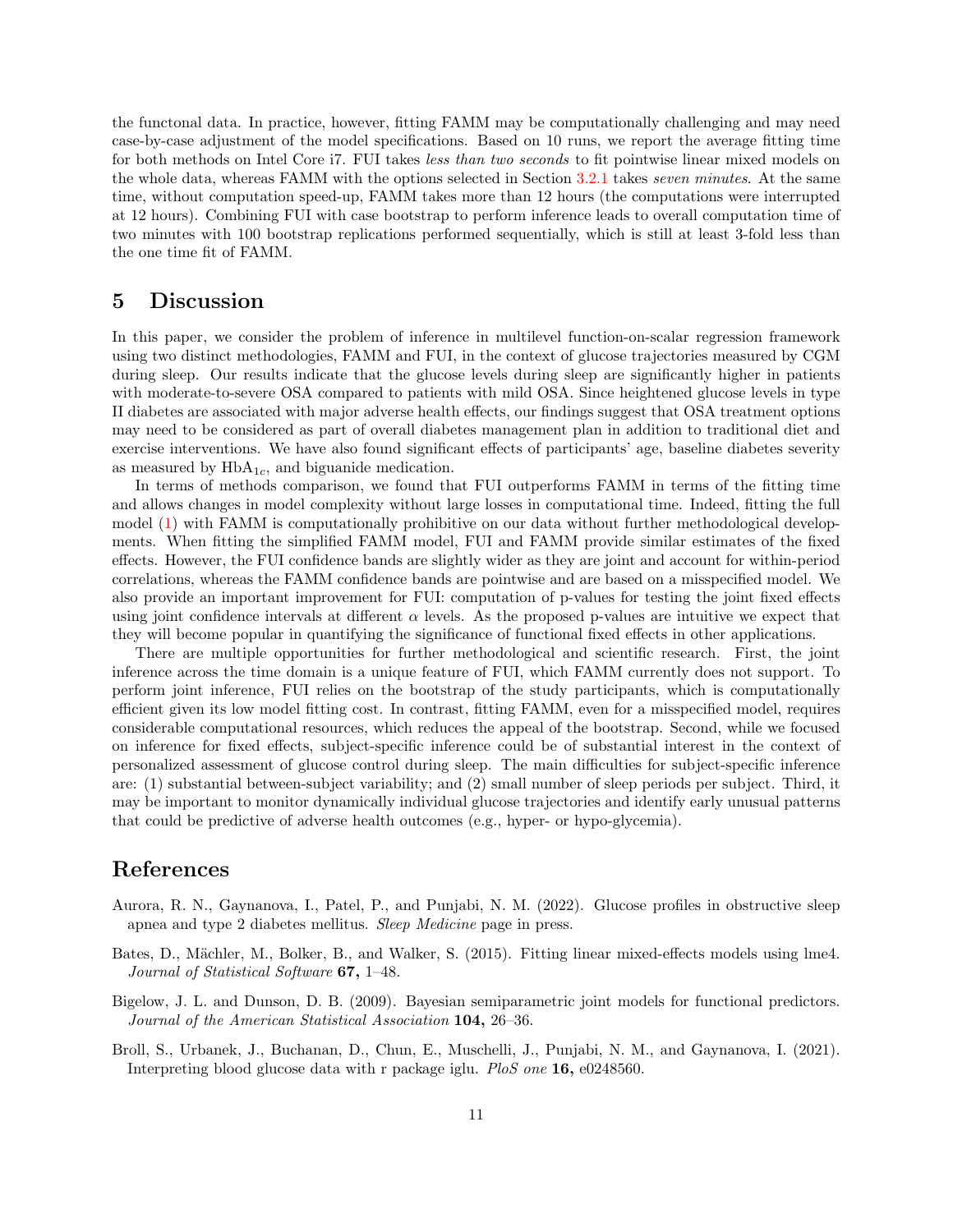- <span id="page-11-15"></span>Crainiceanu, C., Caffo, B., and Morris, J. (2013). Multilevel functional data analysis. In The SAGE handbook of multilevel modeling, pages 223–248. SAGE Publications Ltd, London.
- <span id="page-11-12"></span>Cui, E., Leroux, A., Smirnova, E., and Crainiceanu, C. M. (2022). Fast univariate inference for longitudinal functional models. Journal of Computational and Graphical Statistics 31, 219–230.
- <span id="page-11-8"></span>Di, C.-Z., Crainiceanu, C., Caffo, B., and Punjabi, N. (2009). Multilevel functional principal component analysis. Annals of Applied Statistics  $3, 458 - 488$ .
- <span id="page-11-3"></span>Foster, G. D., Sanders, M. H., Millman, R., Zammit, G., Borradaile, K. E., Newman, A. B., Wadden, T. A., Kelley, D., Wing, R. R., Pi Sunyer, F. X., Darcey, V., Kuna, S. T., and for the Sleep AHEAD Research Group (2009). Obstructive sleep apnea among obese patients with type 2 diabetes. Diabetes *Care* **32,** 1017–1019.
- <span id="page-11-7"></span>Gaynanova, I., Punjabi, N., and Crainiceanu, C. (2022). Modeling continuous glucose monitoring (CGM) data during sleep. Biostatistics 23, 223–239.
- <span id="page-11-9"></span>Goldsmith, A., Zipunnikov, V., and Schrack, J. (2015). Generalized multilevel function-on-scalar regression and principal component analysis. Biometrics 71, 344–353.
- <span id="page-11-13"></span>Goldsmith, J., Scheipl, F., Huang, L., Wrobel, J., Di, C., Gellar, J., Harezlak, J., McLean, M. W., Swihart, B., Xiao, L., Crainiceanu, C., and Reiss, P. T. (2020). refund: Regression with Functional Data. R package version 0.1-23.
- <span id="page-11-10"></span>Greven, S., Crainiceanu, C. M., Caffo, B., and Reich, D. (2010). Longitudinal functional principal component analysis. *Electronic Journal of Statistics* 4, 1022 – 1054.
- <span id="page-11-2"></span>Kodl, C. T. and Seaquist, E. R. (2008). Cognitive dysfunction and diabetes mellitus. *Endocrine reviews* 29, 494–511.
- <span id="page-11-4"></span>Lam, D. C., Lui, M. M., Lam, J. C., Ong, L. H., Lam, K. S., and Ip, M. S. (2010). Prevalence and recognition of obstructive sleep apnea in chinese patients with type 2 diabetes mellitus. Chest 138, 1101–1107.
- <span id="page-11-6"></span>Lindberg, E., Theorell-Haglöw, J., Svensson, M., Gislason, T., Berne, C., and Janson, C. (2012). Sleep Apnea and Glucose Metabolism A Long-term Follow-up in a Community-Based Sample. Chest 142, 935–942.
- <span id="page-11-16"></span>Meyer, M. J., Coull, B. A., Versace, F., Cinciripini, P., and Morris, J. S. (2015). Bayesian function-onfunction regression for multilevel functional data. *Biometrics* **71**, 563–574.
- <span id="page-11-11"></span>Morris, J. S. and Carroll, R. J. (2006). Wavelet-based functional mixed models. Journal of the Royal Statistical Society: Series B (Statistical Methodology) 68, 179–199.
- <span id="page-11-1"></span>Moxey, P., Gogalniceanu, P., Hinchliffe, R., Loftus, I., Jones, K., Thompson, M., and Holt, P. (2011). Lower extremity amputations—a review of global variability in incidence. Diabetic Medicine 28, 1144–1153.
- <span id="page-11-17"></span>Nathan, D., Turgeon, H., and Regan, S. (2007). Relationship between glycated haemoglobin levels and mean glucose levels over time. Diabetologia 50, 2239–2244.
- <span id="page-11-5"></span>Punjabi, N. M., Sorkin, J. D., Katzel, L. I., Goldberg, A. P., Schwartz, A. R., and Smith, P. L. (2002). Sleepdisordered Breathing and Insulin Resistance in Middle-aged and Overweight Men. American Journal of Respiratory and Critical Care Medicine 165, 677–682.
- <span id="page-11-14"></span>Reiss, P., Huang, L., and Mennes, M. (2010). Fast function-on-scalar regression with penalized basis expansions. The International Journal of Biostatistics 6, 28–28.
- <span id="page-11-0"></span>Resnick, H. E. and Howard, B. V. (2002). Diabetes and cardiovascular disease. Annual review of medicine 53, 245–267.